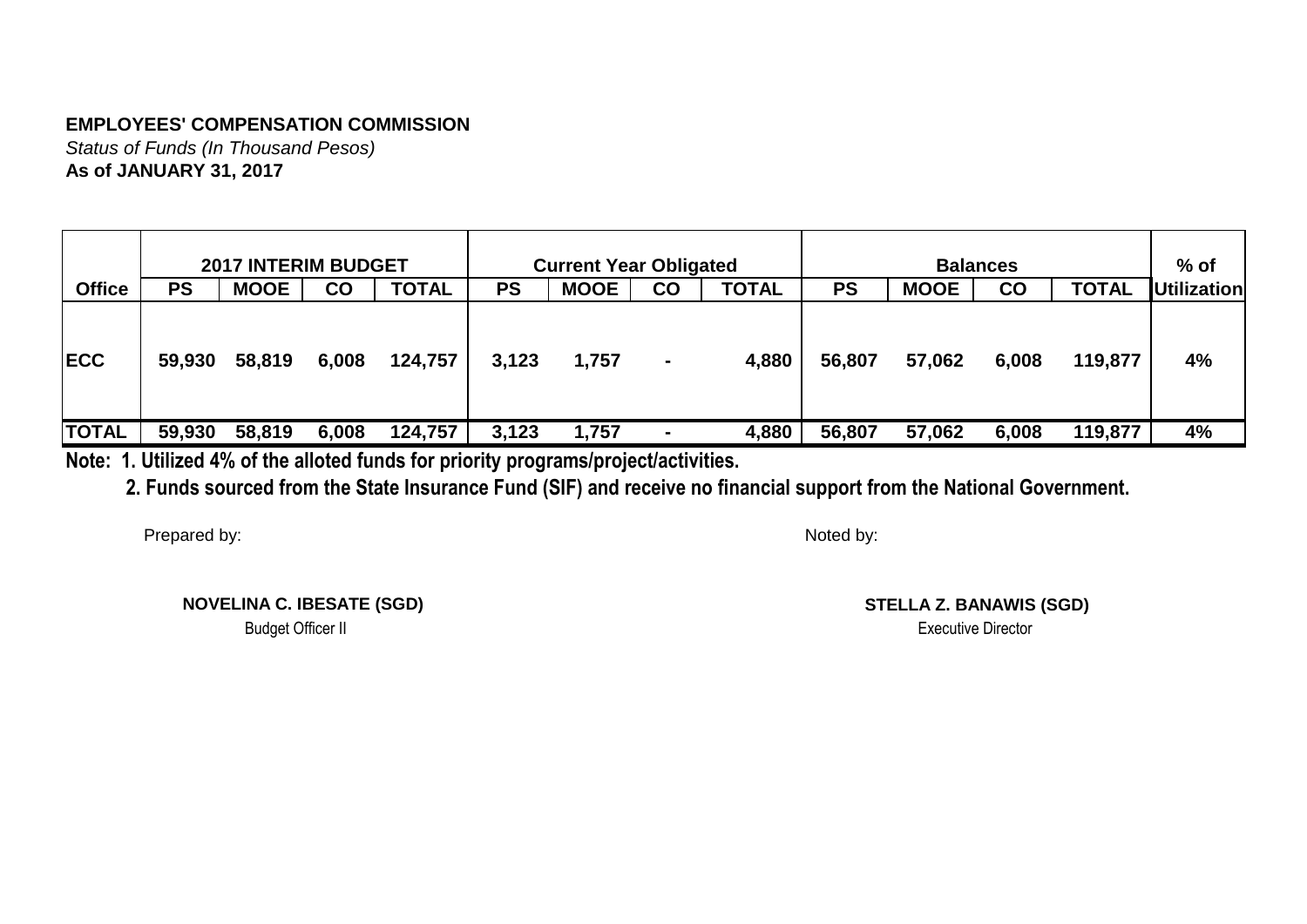*Status of Funds (In Thousand Pesos)* **As of FEBRUARY 28, 2017**

|               |           | <b>2017 INTERIM BUDGET</b> |           |              |           | <b>Current Year Obligated</b> |    |              |           |             | <b>Balances</b> |              | $%$ of             |
|---------------|-----------|----------------------------|-----------|--------------|-----------|-------------------------------|----|--------------|-----------|-------------|-----------------|--------------|--------------------|
| <b>Office</b> | <b>PS</b> | <b>MOOE</b>                | <b>CO</b> | <b>TOTAL</b> | <b>PS</b> | <b>MOOE</b>                   | CO | <b>TOTAL</b> | <b>PS</b> | <b>MOOE</b> | <b>CO</b>       | <b>TOTAL</b> | <b>Utilization</b> |
| <b>IECC</b>   | 59,930    | 58,819                     | 6,008     | 124,757      | 8,665     | 3,872                         | 82 | 12,619       | 51,265    | 54,947      | 5,926           | 112,138      | 10%                |
| <b>TOTAL</b>  | 59,930    | 58,819                     | 6,008     | 124,757      | 8,665     | 3,872                         | 82 | 12,619       | 51,265    | 54,947      | 5,926           | 112,138      | 10%                |

**Note: 1. Utilized 6% of the alloted funds for priority programs/project/activities.**

 **2. Utilized 98% of the alloted funds per Obligation Program (BED 1) from January to February 28, 2017.**

 **3. Funds sourced from the State Insurance Fund (SIF) and receive no financial support from the National Government.**

Prepared by:

Noted by:

**NOVELINA C. IBESATE (SGD)**

**STELLA ZIPAGAN-BANAWIS (SGD)** Budget Officer II Executive Director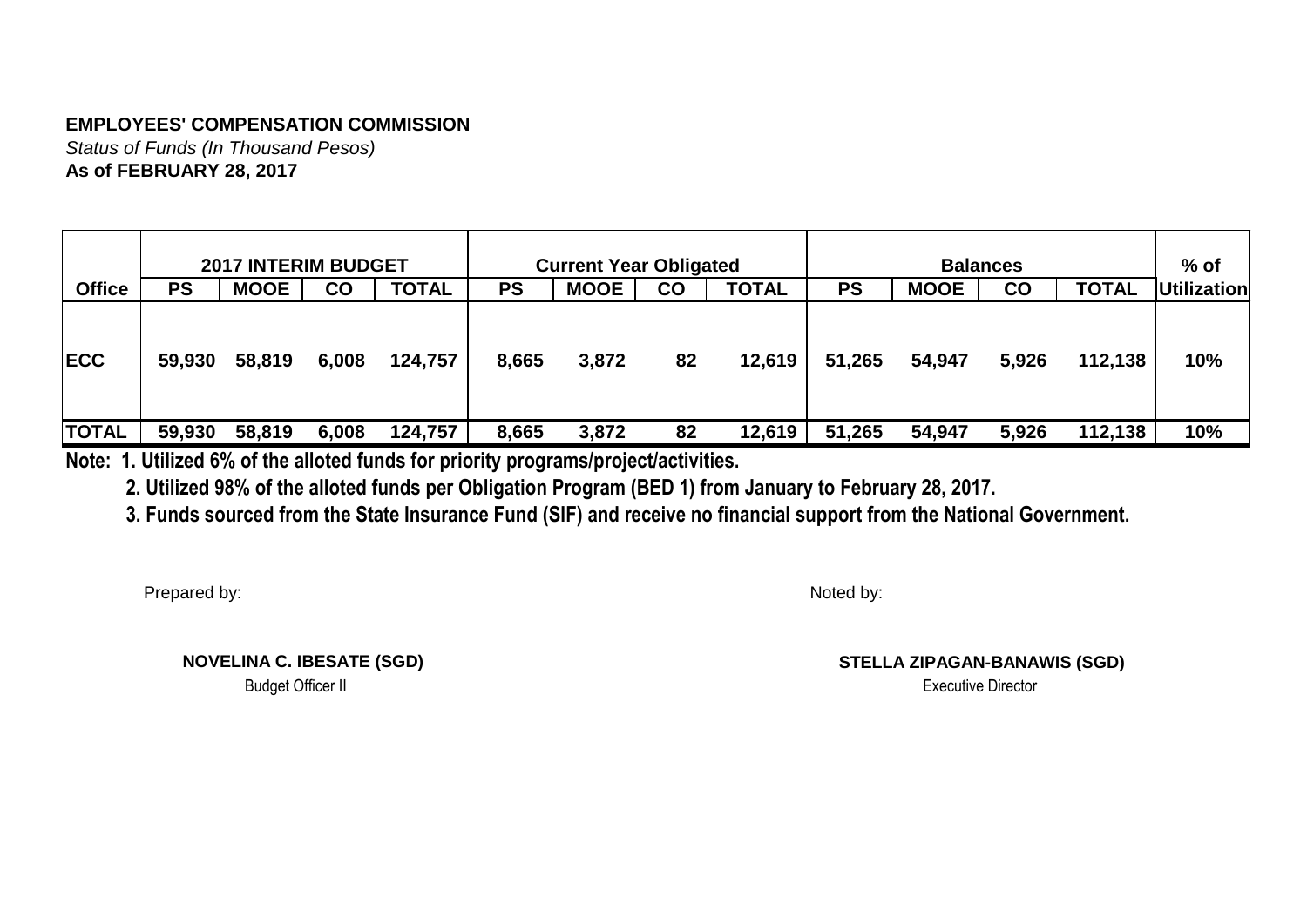*Status of Funds (In Thousand Pesos)* **As of MARCH 31, 2017**

|               |           | <b>2017 INTERIM BUDGET</b> |           |              |           | <b>Current Year Obligated</b> |                |              |           |             | <b>Balances</b> |              | $%$ of             |
|---------------|-----------|----------------------------|-----------|--------------|-----------|-------------------------------|----------------|--------------|-----------|-------------|-----------------|--------------|--------------------|
| <b>Office</b> | <b>PS</b> | <b>MOOE</b>                | <b>CO</b> | <b>TOTAL</b> | <b>PS</b> | <b>MOOE</b>                   | CO             | <b>TOTAL</b> | <b>PS</b> | <b>MOOE</b> | <b>CO</b>       | <b>TOTAL</b> | <b>Utilization</b> |
| <b>IECC</b>   | 59,930    | 58,819                     | 6,008     | 124,757      | 11,538    | 6,047                         | $\blacksquare$ | 17,585       | 48,392    | 52,772      | 6,008           | 107,172      | 14%                |
| <b>TOTAL</b>  | 59,930    | 58,819                     | 6,008     | 124,757      | 11,538    | 6,047                         | $\blacksquare$ | 17,585       | 48,392    | 52,772      | 6,008           | 107,172      | 14%                |

**Note: 1. Utilized 9% of the alloted funds for priority programs/project/activities.**

 **2. Utilized 81% of the alloted funds per Obligation Program (BED 1) from January to March 31, 2017.**

 **3. Funds sourced from the State Insurance Fund (SIF) and receive no financial support from the National Government.**

Prepared by:

Noted by:

**NOVELINA C. IBESATE (SGD)**

**STELLA ZIPAGAN-BANAWIS (SGD)** Budget Officer II Executive Director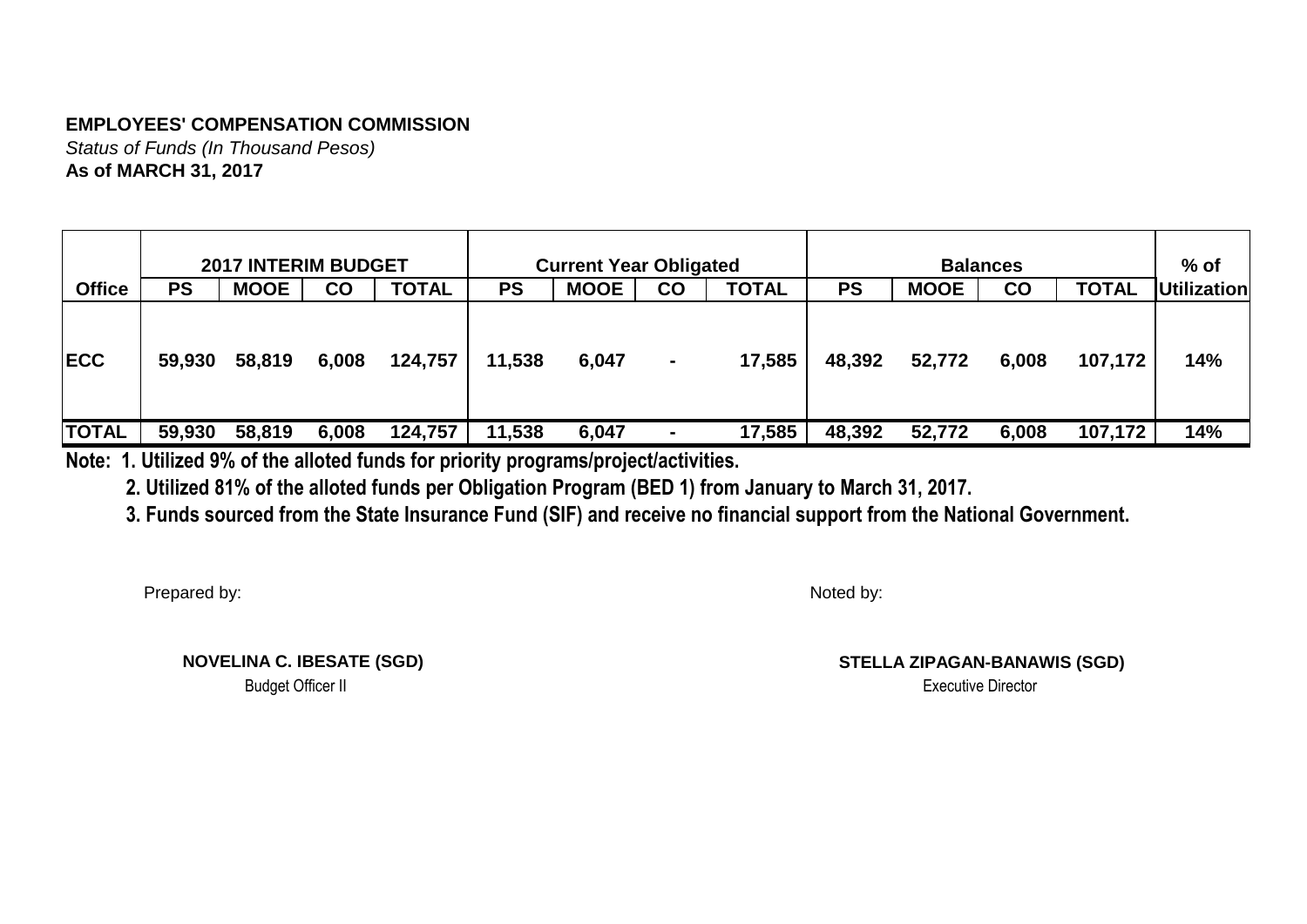*Status of Funds (In Thousand Pesos)* **As of APRIL 30, 2017**

|               |        | <b>2017 APPROVED BUDGET</b> |               |              |           | <b>Current Year Obligated</b> |                |              |           |             | <b>Balances</b>        |              | $%$ of             |
|---------------|--------|-----------------------------|---------------|--------------|-----------|-------------------------------|----------------|--------------|-----------|-------------|------------------------|--------------|--------------------|
| <b>Office</b> | PS     | <b>MOOE</b>                 | $\mathsf{co}$ | <b>TOTAL</b> | <b>PS</b> | <b>MOOE</b>                   | <b>CO</b>      | <b>TOTAL</b> | <b>PS</b> | <b>MOOE</b> | $\mathbf{C}\mathbf{O}$ | <b>TOTAL</b> | <b>Utilization</b> |
| <b>IECC</b>   | 57,057 | 83,509                      | 7,145         | 147,711      | 13,957    | 10,121                        | $\blacksquare$ | 24,078       | 43,100    | 73,388      | 7,145                  | 123,633      | 16%                |
| <b>TOTAL</b>  | 57,057 | 83,509                      | 7,145         | 147,711      | 13,957    | 10,121                        |                | 24,078       | 43,100    | 73,388      | 7,145                  | 123,633      | 16%                |

**Note: 1. Utilized 6% of the alloted funds for priority programs/project/activities.**

 **2. Utilized 79% of the alloted funds per Obligation Program (BED 1) from January to April 30, 2017.**

 **3. Funds sourced from the State Insurance Fund (SIF) and receive no financial support from the National Government.**

Prepared by:

Noted by:

 **NOVELINA C. IBESATE (SGD)** Budget Officer II Although the Contractor of the Contractor of the Contractor of the Contractor of the Contractor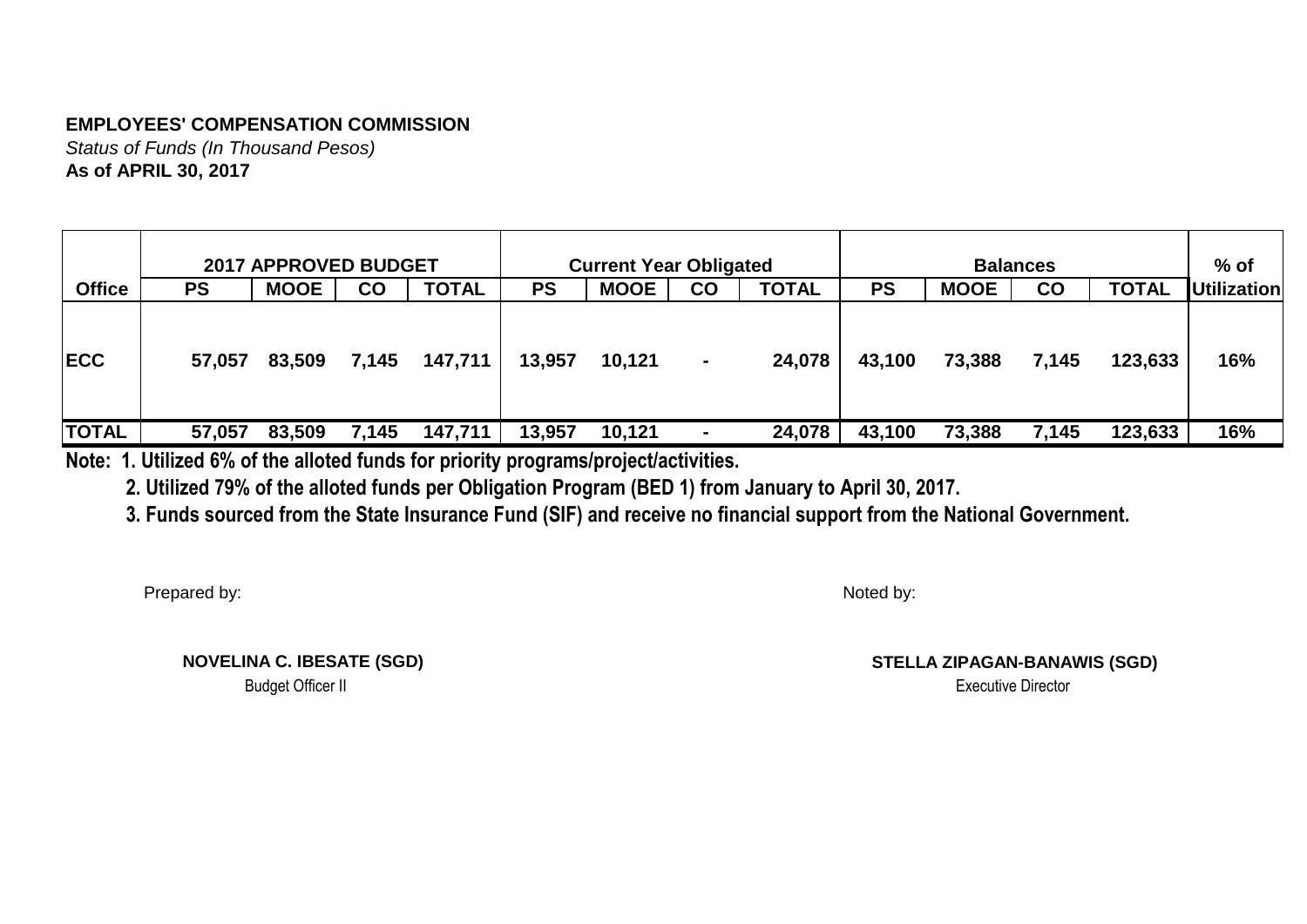*Status of Funds (In Thousand Pesos)* **As of May 31, 2017**

|               |           | <b>2017 APPROVED BUDGET</b> |               |              |                                                             | <b>Current Year Obligated</b> |                |        |        |             | <b>Balances</b> |              | $%$ of             |
|---------------|-----------|-----------------------------|---------------|--------------|-------------------------------------------------------------|-------------------------------|----------------|--------|--------|-------------|-----------------|--------------|--------------------|
| <b>Office</b> | <b>PS</b> | <b>MOOE</b>                 | $\mathsf{co}$ | <b>TOTAL</b> | <b>MOOE</b><br><b>TOTAL</b><br><b>PS</b><br><b>PS</b><br>CO |                               |                |        |        | <b>MOOE</b> | $\overline{c}$  | <b>TOTAL</b> | <b>Utilization</b> |
| <b>IECC</b>   | 57,057    | 83,509                      | 7,145         | 147,711      | 20,367                                                      | 13,461                        | $\blacksquare$ | 33,828 | 36,690 | 70,048      | 7,145           | 113,883      | 23%                |
| <b>TOTAL</b>  | 57,057    | 83,509                      | 7,145         | 147,711      | 20,367                                                      | 13,461                        | $\blacksquare$ | 33,828 | 36,690 | 70,048      | 7,145           | 113,883      | 23%                |

**Note: 1. Utilized 6% of the alloted funds for priority programs/project/activities.**

 **2. Utilized 79% of the alloted funds per Obligation Program (BED 1) from January to April 30, 2017.**

 **3. Funds sourced from the State Insurance Fund (SIF) and receive no financial support from the National Government.**

Prepared by:

Noted by:

 **NOVELINA C. IBESATE (SGD)** Budget Officer II Although the Contractor of the Contractor of the Contractor of the Contractor of the Contractor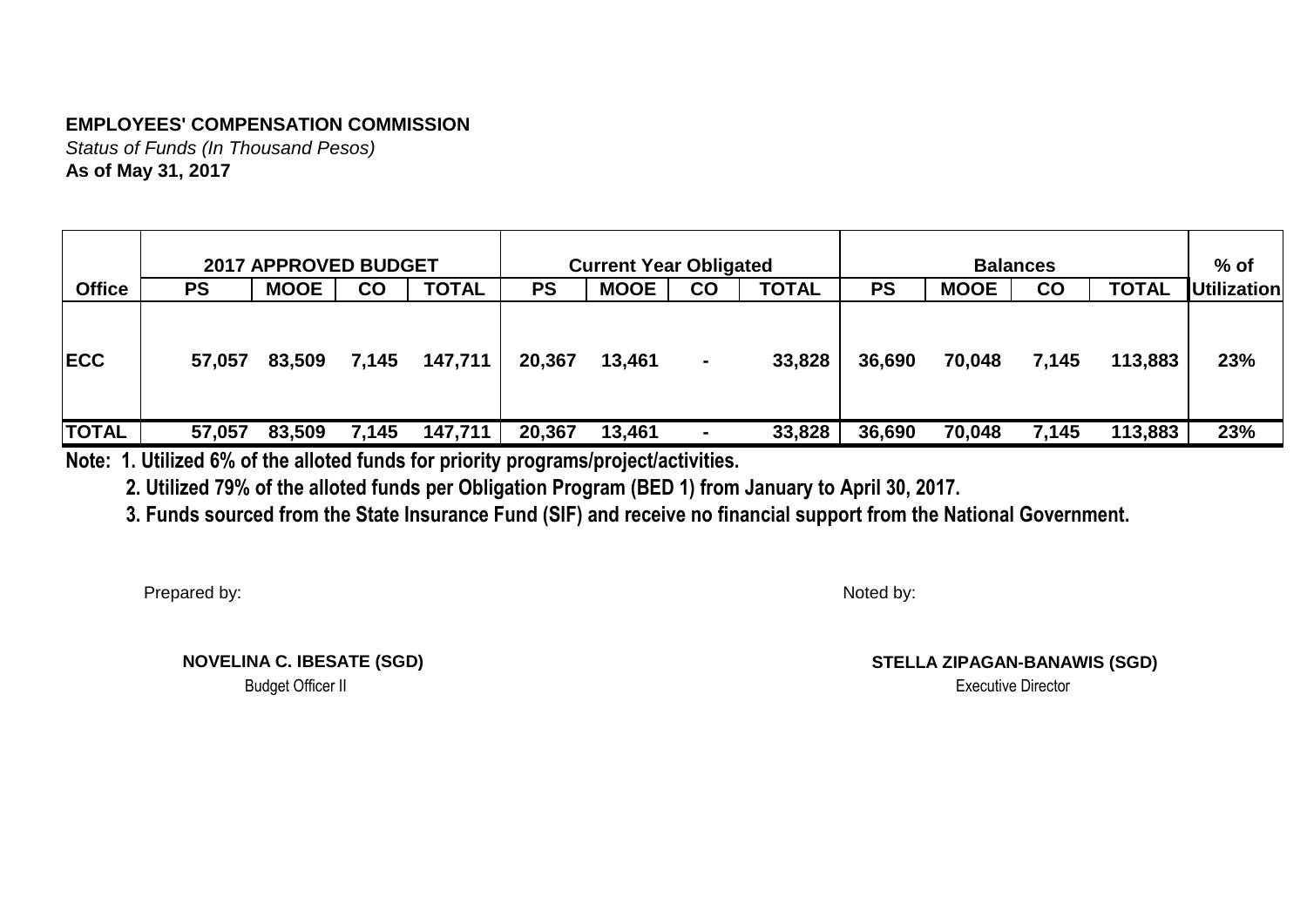*Status of Funds (In Thousand Pesos)* **As of JUNE 30, 2017**

|               |        | <b>2017 APPROVED BUDGET</b> |               |              |           | <b>Current Year Obligated</b> |    |              |           |             | <b>Balances</b> |              | $%$ of             |
|---------------|--------|-----------------------------|---------------|--------------|-----------|-------------------------------|----|--------------|-----------|-------------|-----------------|--------------|--------------------|
| <b>Office</b> | PS     | <b>MOOE</b>                 | $\mathsf{co}$ | <b>TOTAL</b> | <b>PS</b> | <b>MOOE</b>                   | CO | <b>TOTAL</b> | <b>PS</b> | <b>MOOE</b> | <b>CO</b>       | <b>TOTAL</b> | <b>Utilization</b> |
| <b>IECC</b>   | 57,057 | 83,509                      | 7,145         | 147,711      | 23,832    | 18,874                        | 32 | 42,738       | 33,225    | 64,635      | 7,113           | 104,973      | 29%                |
| <b>TOTAL</b>  | 57,057 | 83,509                      | 7,145         | 147,711      | 23,832    | 18,874                        | 32 | 42,738       | 33,225    | 64,635      | 7,113           | 104,973      | 29%                |

**Note: 1. Utilized 13% of the alloted funds for priority programs/project/activities.**

 **2. Utilized 89% of the alloted funds per Obligation Program (BED 1) from January to June 30, 2017.**

 **3. Funds sourced from the State Insurance Fund (SIF) and receive no financial support from the National Government.**

Prepared by:

Noted by:

 **NOVELINA C. IBESATE (SGD)** Budget Officer II Although the Contractor of the Contractor of the Contractor of the Contractor of the Contractor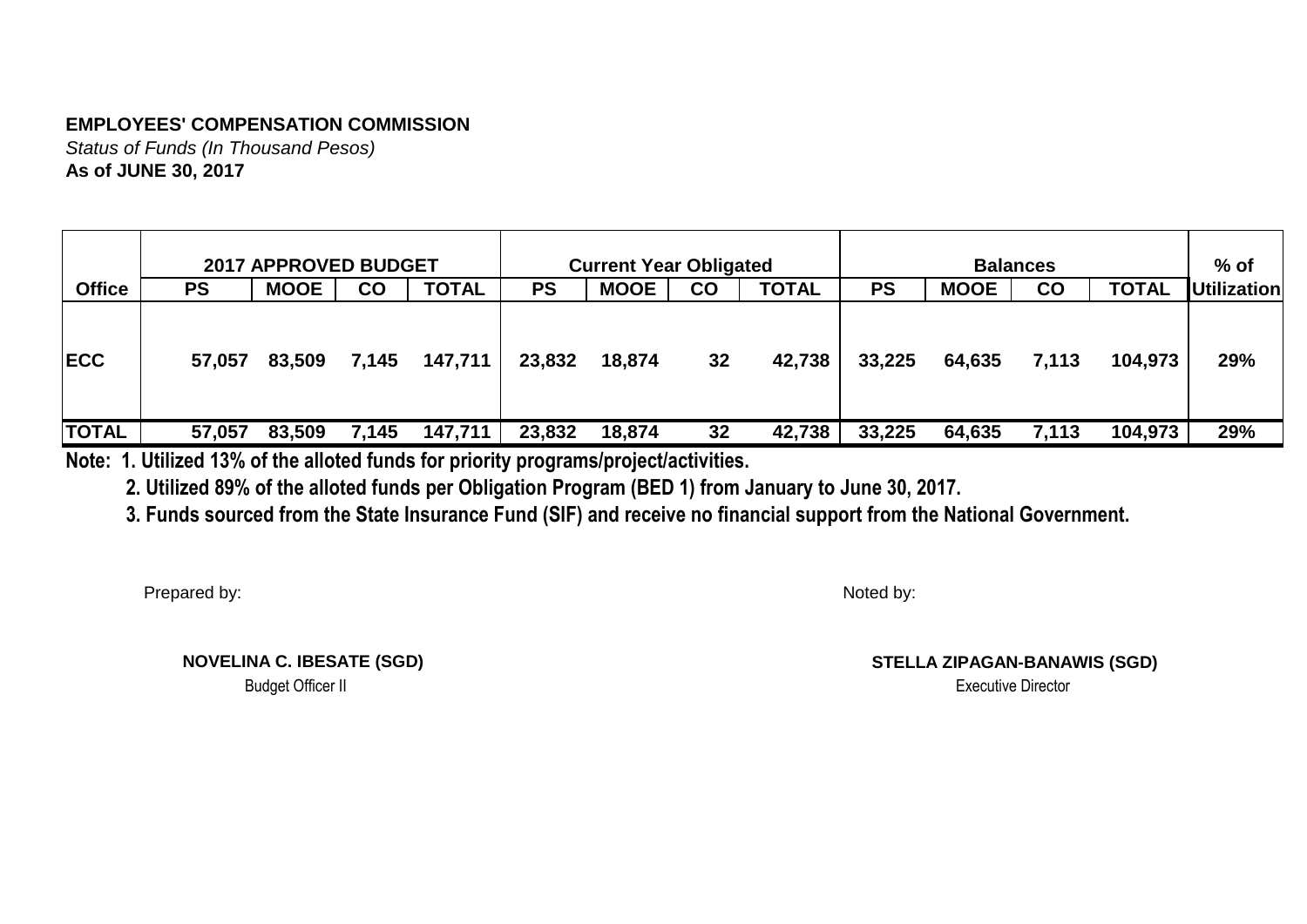*Status of Funds (In Thousand Pesos)* **As of JULY 31, 2017**

|               |           | <b>2017 APPROVED BUDGET</b> |               |              |           | <b>Current Year Obligated</b> |    |              |           |             | <b>Balances</b> |              | $%$ of             |
|---------------|-----------|-----------------------------|---------------|--------------|-----------|-------------------------------|----|--------------|-----------|-------------|-----------------|--------------|--------------------|
| <b>Office</b> | <b>PS</b> | <b>MOOE</b>                 | $\mathsf{co}$ | <b>TOTAL</b> | <b>PS</b> | <b>MOOE</b>                   | CO | <b>TOTAL</b> | <b>PS</b> | <b>MOOE</b> | $\overline{c}$  | <b>TOTAL</b> | <b>Utilization</b> |
| <b>IECC</b>   | 57,057    | 83,509                      | 7,145         | 147,711      | 27,286    | 22,289                        | 42 | 49,617       | 29,771    | 61,220      | 7,103           | 98,094       | 34%                |
| <b>TOTAL</b>  | 57,057    | 83,509                      | 7,145         | 147,711      | 27,286    | 22,289                        | 42 | 49,617       | 29,771    | 61,220      | 7,103           | 98,094       | 34%                |

**Note: 1. Utilized 16% of the alloted funds for priority programs/project/activities.**

 **2. Utilized 88% of the alloted funds per Obligation Program (BED 1) from January to July 31, 2017.**

 **3. Funds sourced from the State Insurance Fund (SIF) and receive no financial support from the National Government.**

Prepared by:

Noted by:

 **NOVELINA C. IBESATE (SGD)** Budget Officer II Although the Contractor of the Contractor of the Contractor of the Contractor of the Contractor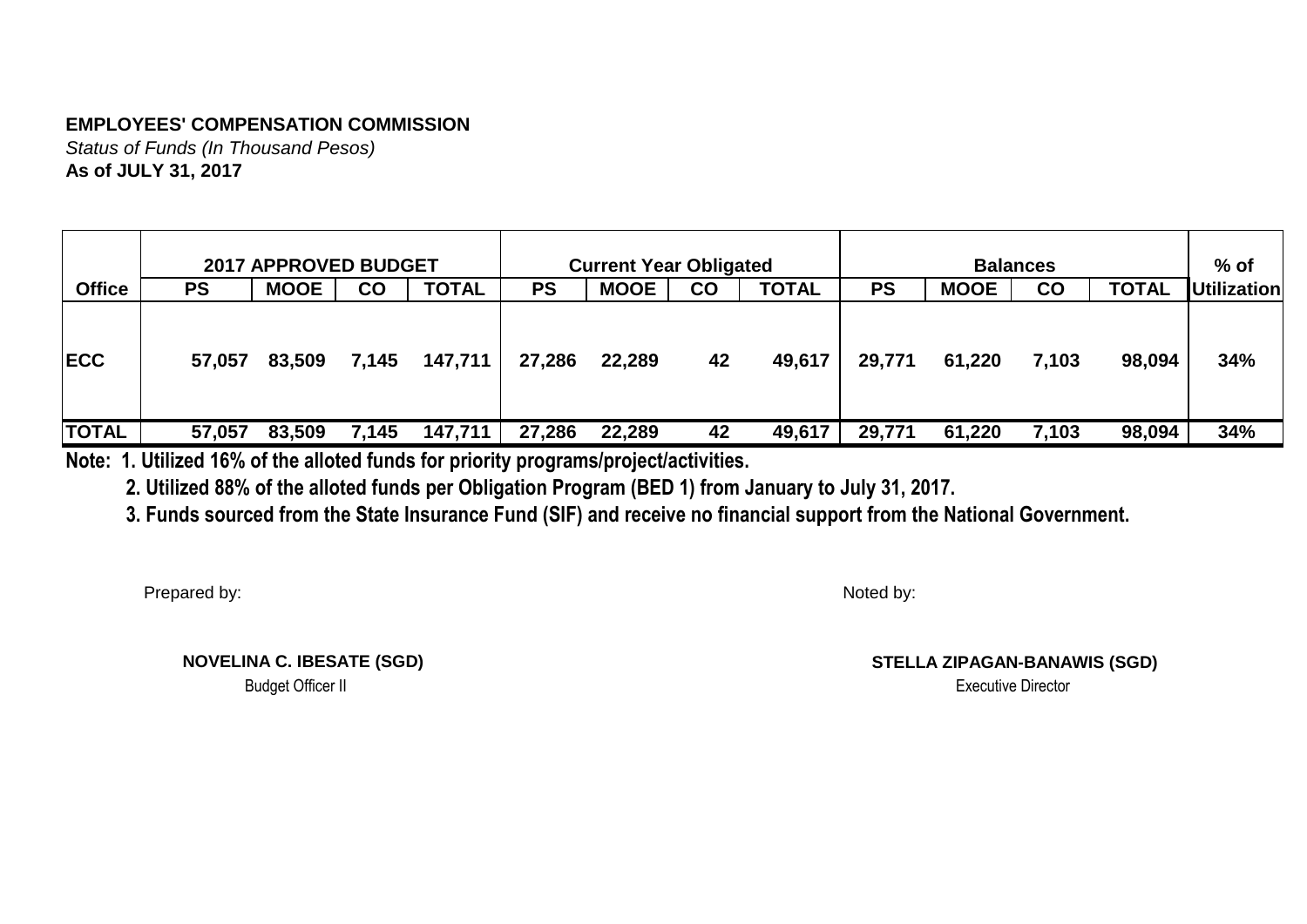*Status of Funds (In Thousand Pesos)* **As of August 31, 2017**

|               |        | <b>2017 APPROVED BUDGET</b> |               |              |           | <b>Current Year Obligated</b> |           |              |           |             | <b>Balances</b> |              | $%$ of             |
|---------------|--------|-----------------------------|---------------|--------------|-----------|-------------------------------|-----------|--------------|-----------|-------------|-----------------|--------------|--------------------|
| <b>Office</b> | PS     | <b>MOOE</b>                 | $\mathsf{co}$ | <b>TOTAL</b> | <b>PS</b> | <b>MOOE</b>                   | <b>CO</b> | <b>TOTAL</b> | <b>PS</b> | <b>MOOE</b> | $_{\rm CO}$     | <b>TOTAL</b> | <b>Utilization</b> |
| <b>IECC</b>   | 57,057 | 83,509                      | 7,145         | 147,711      | 30,522    | 31,578                        | 1,644     | 63,744       | 26,535    | 51,931      | 5,501           | 83,967       | 43%                |
| <b>TOTAL</b>  | 57,057 | 83,509                      | 7,145         | 147,711      | 30,522    | 31,578                        | 1,644     | 63,744       | 26,535    | 51,931      | 5,501           | 83,967       | 43%                |

**Note: 1. Utilized 31% of the alloted funds for priority programs/project/activities.**

 **2. Utilized 92% of the alloted funds per Obligation Program (BED 1) from January to August 31, 2017.**

 **3. Funds sourced from the State Insurance Fund (SIF) and receive no financial support from the National Government.**

Prepared by:

Noted by:

 **NOVELINA C. IBESATE (SGD)** Budget Officer II Although the Contractor of the Contractor of the Contractor of the Contractor of the Contractor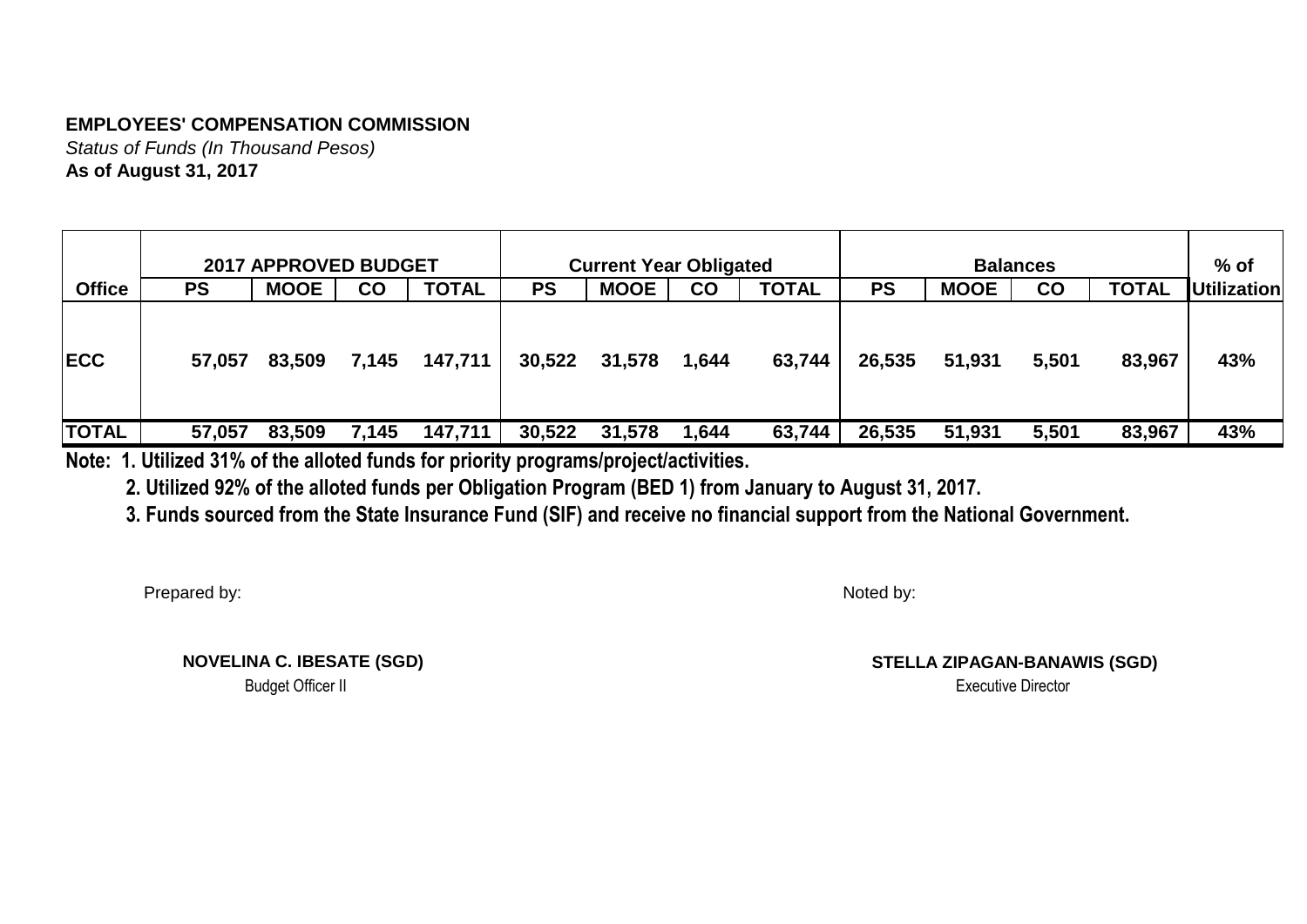*Status of Funds (In Thousand Pesos)* **As of September 30, 2017**

|               |        | <b>2017 APPROVED BUDGET</b> |               |              |           | <b>Current Year Obligated</b> |           |              |           |             | <b>Balances</b>        |              | $%$ of             |
|---------------|--------|-----------------------------|---------------|--------------|-----------|-------------------------------|-----------|--------------|-----------|-------------|------------------------|--------------|--------------------|
| <b>Office</b> | PS     | <b>MOOE</b>                 | $\mathsf{co}$ | <b>TOTAL</b> | <b>PS</b> | <b>MOOE</b>                   | <b>CO</b> | <b>TOTAL</b> | <b>PS</b> | <b>MOOE</b> | $\mathbf{C}\mathbf{O}$ | <b>TOTAL</b> | <b>Utilization</b> |
| <b>IECC</b>   | 57,057 | 83,509                      | 7,145         | 147,711      | 33,745    | 58,051                        | 1,685     | 93,481       | 23,312    | 25,458      | 5,460                  | 54,230       | 63%                |
| <b>TOTAL</b>  | 57,057 | 83,509                      | 7,145         | 147,711      | 33,745    | 58,051                        | .685      | 93,481       | 23,312    | 25,458      | 5,460                  | 54,230       | 63%                |

**Note: 1. Utilized 79% of the alloted funds for priority programs/project/activities.**

 **2. Utilized 92% of the alloted funds per Obligation Program (BED 1) from January to September 30, 2017.**

 **3. Funds sourced from the State Insurance Fund (SIF) and receive no financial support from the National Government.**

Prepared by:

Noted by:

 **NOVELINA C. IBESATE (SGD)** Budget Officer II Although the Contractor of the Contractor of the Contractor of the Contractor of the Contractor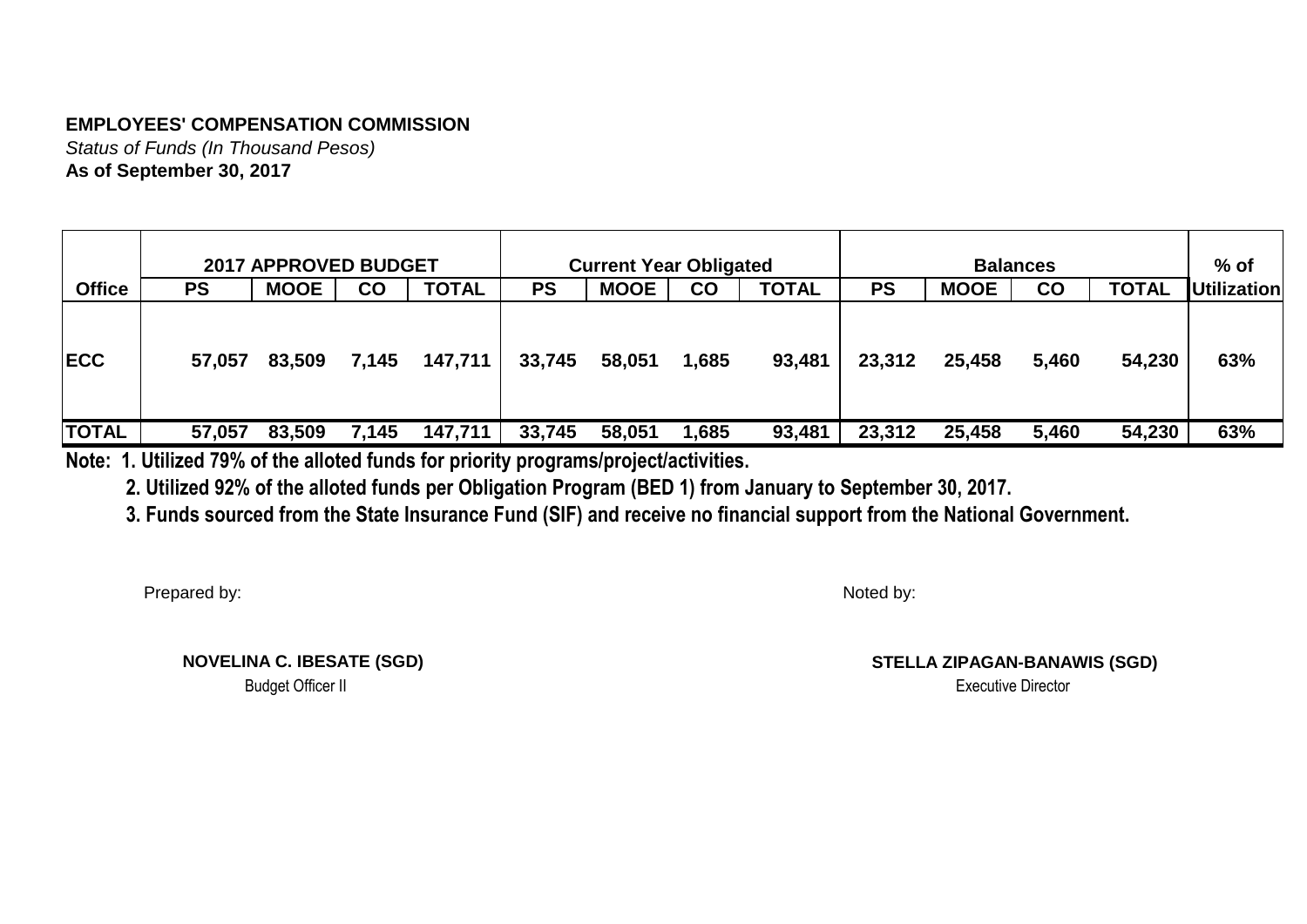*Status of Funds (In Thousand Pesos)* **As of October 31, 2017**

|               |        | <b>2017 APPROVED BUDGET</b> |               |              |           | <b>Current Year Obligated</b> |       |              |           |             | <b>Balances</b>        |              | $%$ of             |
|---------------|--------|-----------------------------|---------------|--------------|-----------|-------------------------------|-------|--------------|-----------|-------------|------------------------|--------------|--------------------|
| <b>Office</b> | PS     | <b>MOOE</b>                 | $\mathsf{co}$ | <b>TOTAL</b> | <b>PS</b> | <b>MOOE</b>                   | CO    | <b>TOTAL</b> | <b>PS</b> | <b>MOOE</b> | $\mathbf{C}\mathbf{O}$ | <b>TOTAL</b> | <b>Utilization</b> |
| <b>IECC</b>   | 66,436 | 83,509                      | 7,145         | 157,090      | 37,402    | 61,282                        | 1,706 | 100,390      | 29,034    | 22,227      | 5,439                  | 56,700       | 64%                |
| <b>TOTAL</b>  | 66,436 | 83,509                      | 7,145         | 157,090      | 37,402    | 61,282                        | 1,706 | 100,390      | 29,034    | 22,227      | 5,439                  | 56,700       | 64%                |

**Note: 1. Utilized 82% of the alloted funds for priority programs/project/activities.**

 **2. Utilized 88% of the alloted funds per Obligation Program (BED 1) from January to October 31, 2017.**

 **3. Funds sourced from the State Insurance Fund (SIF) and receive no financial support from the National Government.**

Prepared by:

Noted by:

 **NOVELINA C. IBESATE (SGD)** Budget Officer II Although the Contractor of the Contractor of the Contractor of the Contractor of the Contractor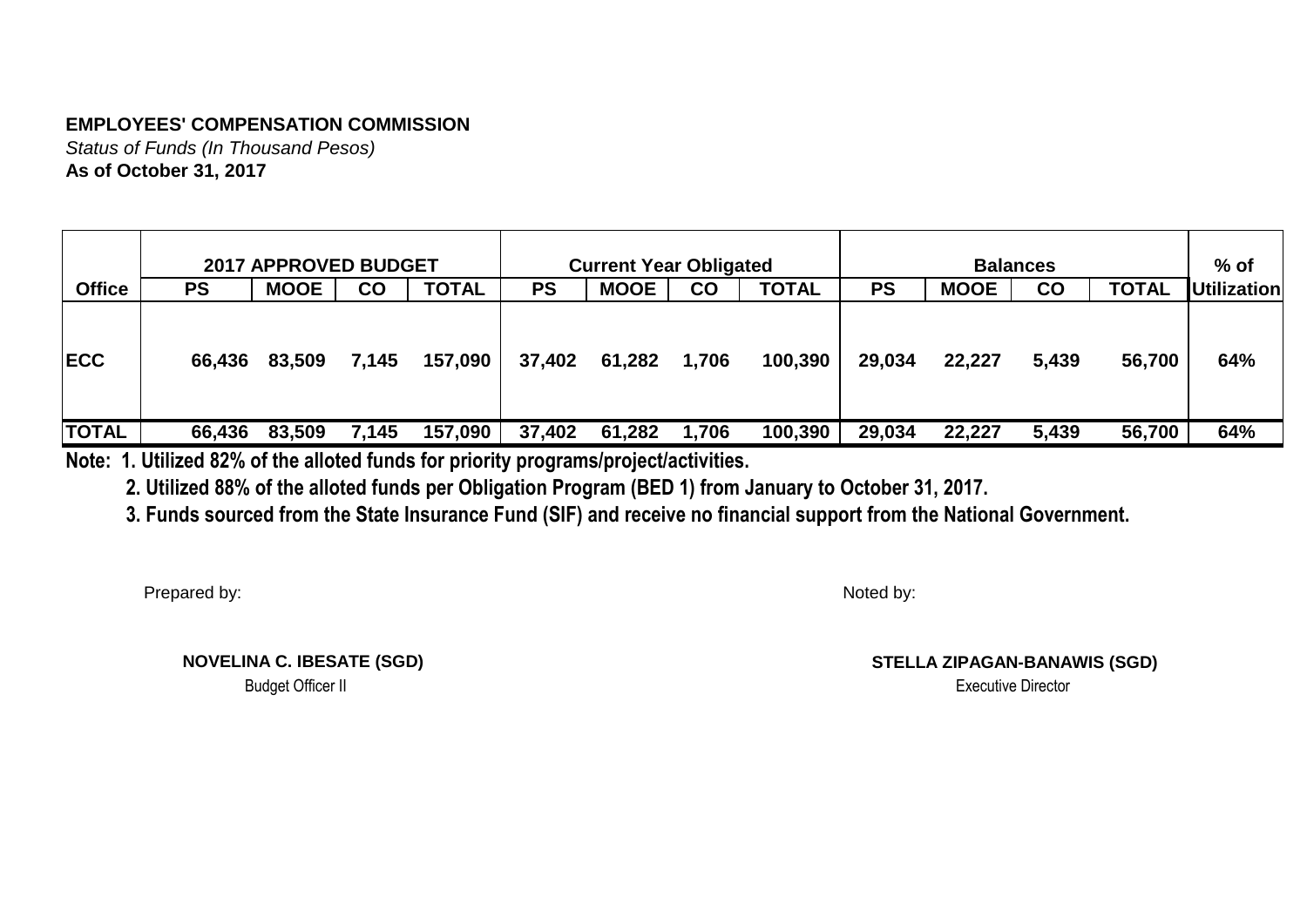*Status of Funds (In Thousand Pesos)* **As of November 30, 2017**

|               |        | <b>2017 APPROVED BUDGET</b> |               |              |           | <b>Current Year Obligated</b> |       |              |           |             | <b>Balances</b>        |              | $%$ of             |
|---------------|--------|-----------------------------|---------------|--------------|-----------|-------------------------------|-------|--------------|-----------|-------------|------------------------|--------------|--------------------|
| <b>Office</b> | PS     | <b>MOOE</b>                 | $\mathsf{co}$ | <b>TOTAL</b> | <b>PS</b> | <b>MOOE</b>                   | CO    | <b>TOTAL</b> | <b>PS</b> | <b>MOOE</b> | $\mathbf{C}\mathbf{O}$ | <b>TOTAL</b> | <b>Utilization</b> |
| <b>IECC</b>   | 66,436 | 83,509                      | 7,145         | 157,090      | 48,921    | 65,775                        | 1,706 | 116,402      | 17,515    | 17,734      | 5,439                  | 40,688       | 74%                |
| <b>TOTAL</b>  | 66,436 | 83,509                      | 7,145         | 157,090      | 48,921    | 65,775                        | 1,706 | 116,402      | 17,515    | 17,734      | 5,439                  | 40,688       | 74%                |

**Note: 1. Utilized 85% of the alloted funds for priority programs/project/activities.**

 **2. Utilized 84% of the alloted funds per Obligation Program (BED 1) from January to November 30, 2017.**

 **3. Utilized 78% of the alloted PS and MOOE chargeable to Retained Earnings.**

 **4. Funds sourced from the State Insurance Fund (SIF) and receive no financial support from the National Government.**

Prepared by:

Noted by:

 **NOVELINA C. IBESATE (SGD)** Budget Officer II Although the Contractor of the Contractor of the Contractor of the Contractor of the Contractor